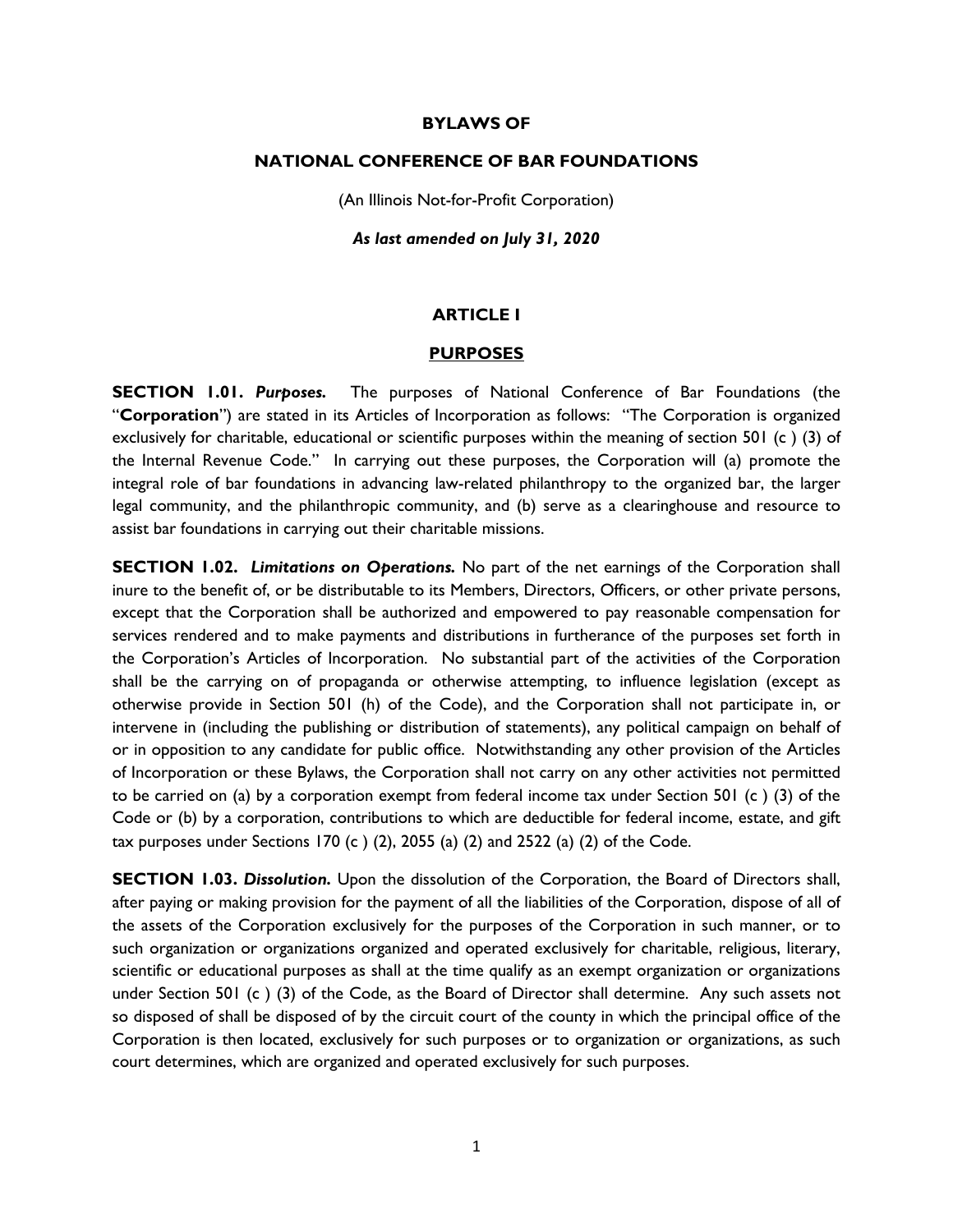**SECTION 1.04. Powers.** The Corporation shall have such powers as are now or may hereafter be granted by the Not for Profit Corporation Act.

#### **ARTICLE II**

#### **OFFICES**

**SECTION 2.01.** *Principal and Other Offices.* The initial principal office of the Corporation in the State of Illinois shall be located in the City of Chicago, County of Cook. The Corporation may have such other offices, either within or without the State of Illinois, as the Board of Directors may determine or as the affairs of the Corporation may require from time to time.

**SECTION 2.02.** *Registered Agent and Office.* The Corporation shall have and continuously maintain in the State of Illinois a registered office, and a registered agent whose office is identical with the registered office, as required by the Not for Profit Corporation Act. The registered office may be, but need not be, identical with the principal office in the State of Illinois. The registered agent of the Corporation may be changed from time to time by the Board of Directors.

#### **ARTICLE III**

#### **MEMBERS**

**SECTION 3.01.** *Membership.* The Corporation shall have two classes of members of the Corporation (collectively, the "Members"): Foundation Members and Individual Members.

- *(a) Foundation Members.* Any bar foundation, law foundation, IOLTA organization or similar entity (represented by and acting through those individuals, including present or former officers, directors or staff executives, as are designated from time to time by such entity) is eligible to become a Foundation Member upon application to the Secretary or the Secretary's designee and payment of the membership fee required for Foundation Members, if any.
- *(b) Individual Members.* Any individual who is not a designated representative of any Foundation Member, but who is interested in the Corporation and wants to receive mailings and attend meetings of the Members, is eligible to become an Individual Member upon application to the Secretary or the Secretary's designee and payment of the membership fee for Individual Members, if any.

**SECTION 3.02.** *Voting Rights.* The Foundation Members shall have the exclusive right to elect the Directors in accordance with Section 5.04 hereof and the exclusive right to vote on all matters pertaining to the affairs of the Corporation on which a vote of the Members is required or is deemed desirable by the Board of Directors. Each Foundation Member shall be entitled to one vote on all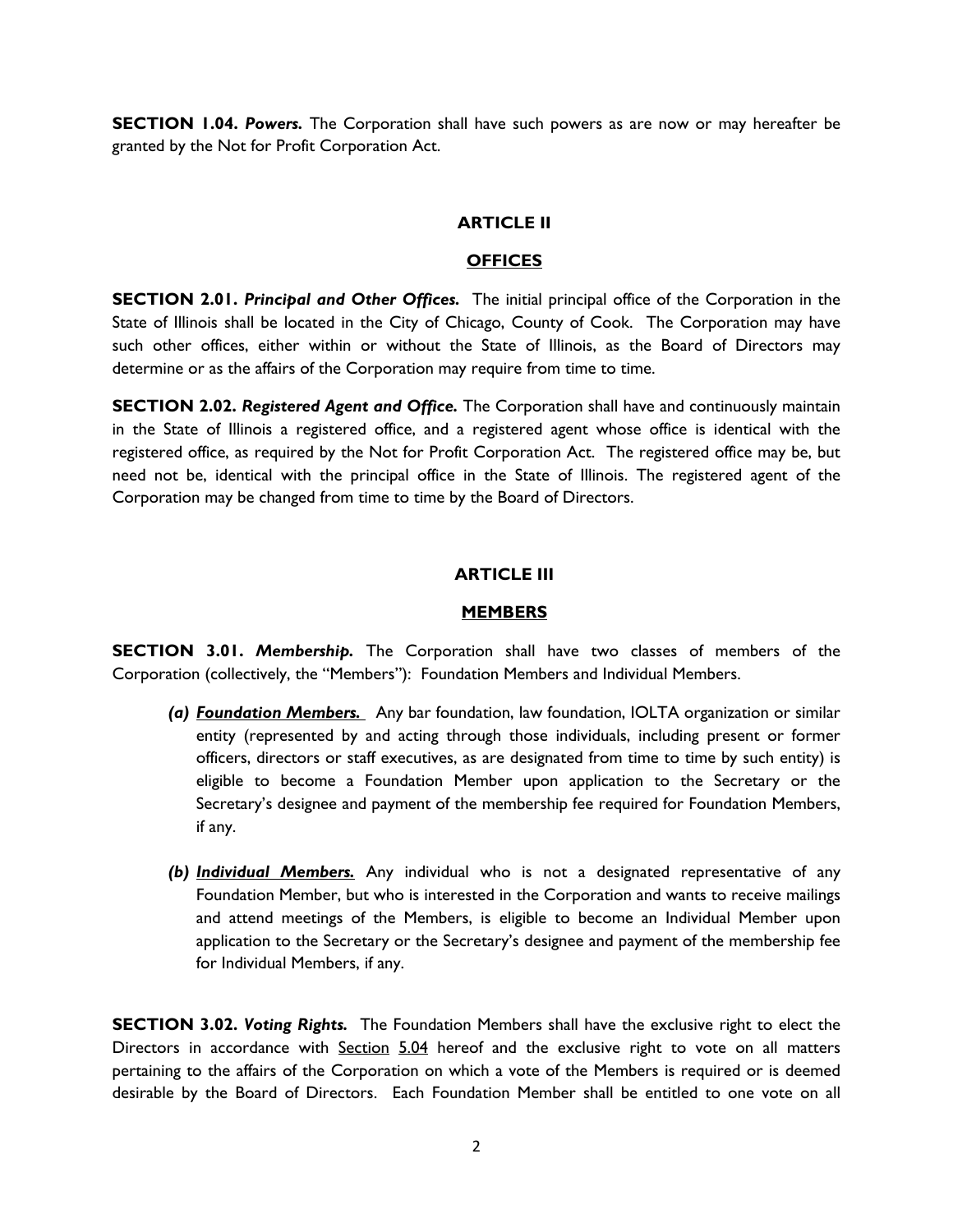matters submitted to a vote of the membership. Individual Members shall not have any voting rights but shall receive notices of all meetings of the Members and may attend and may participate in meetings of the Members other than through voting.

**SECTION 3.03.** *Term of Membership.* The term of membership for all Members shall be one year or as otherwise fixed by resolution of the Board of Directors.

**SECTION 3.04.** *Application for Membership.* The Board of Directors shall determine the application process for membership in the Corporation.

**SECTION 3.05.** *Membership Dues.* The Board of Directors shall determine from time to time the amount, if any, of the membership dues payable to the Corporation from time to time by the Members. Membership dues, if any, shall be payable in advance for the following full year. Memberships will be automatically renewed upon payment of the annual membership dues for the next succeeding year, if any.

**SECTION 3.06.** *Transfer of Membership***.** Membership in the Corporation is not transferable or assignable.

**SECTION 3.07.** *Certificates of Membership.* No certificates of membership in the Corporation shall be required.

**SECTION 3.08.** *Termination of Membership.* A Member's membership in the Corporation may be terminated by the written resignation of the Member delivered to the Secretary or the Secretary's designee. A Member's membership may also be terminated by the affirmative vote of two-thirds of the Board of Directors.

# **ARTICLE IV**

# **MEETINGS OF MEMBERS**

**SECTION 4.01.** *Annual Meetings.* The annual meeting of the Members shall be held at least sixty (60) days before the close of the Corporation's fiscal year, at such time and place as shall be determined by the President or by resolution of the Members and designated in the notice or waiver of notice of the meeting; provided, however, that if all the Members shall meet at any time and place and consent to the holding of a meeting, such meeting shall be valid without call or notice, and at such meeting any corporate action may be taken. At each annual meeting of the Members, the Foundation Members shall elect Directors as provided in Section 5.04 (subject to Section 7.04) and may transact such other business as may properly come before the meeting.

**SECTION 4.02.** *Special Meetings.* Special meetings of the Members may be called at any time by the President or the Secretary of the Corporation and shall be called by the Secretary upon written request (stating the purpose of the proposed meeting) signed by at least one-third of the Foundation Members or one-third of the Directors of the Corporation then in office, or when so ordered by the Board of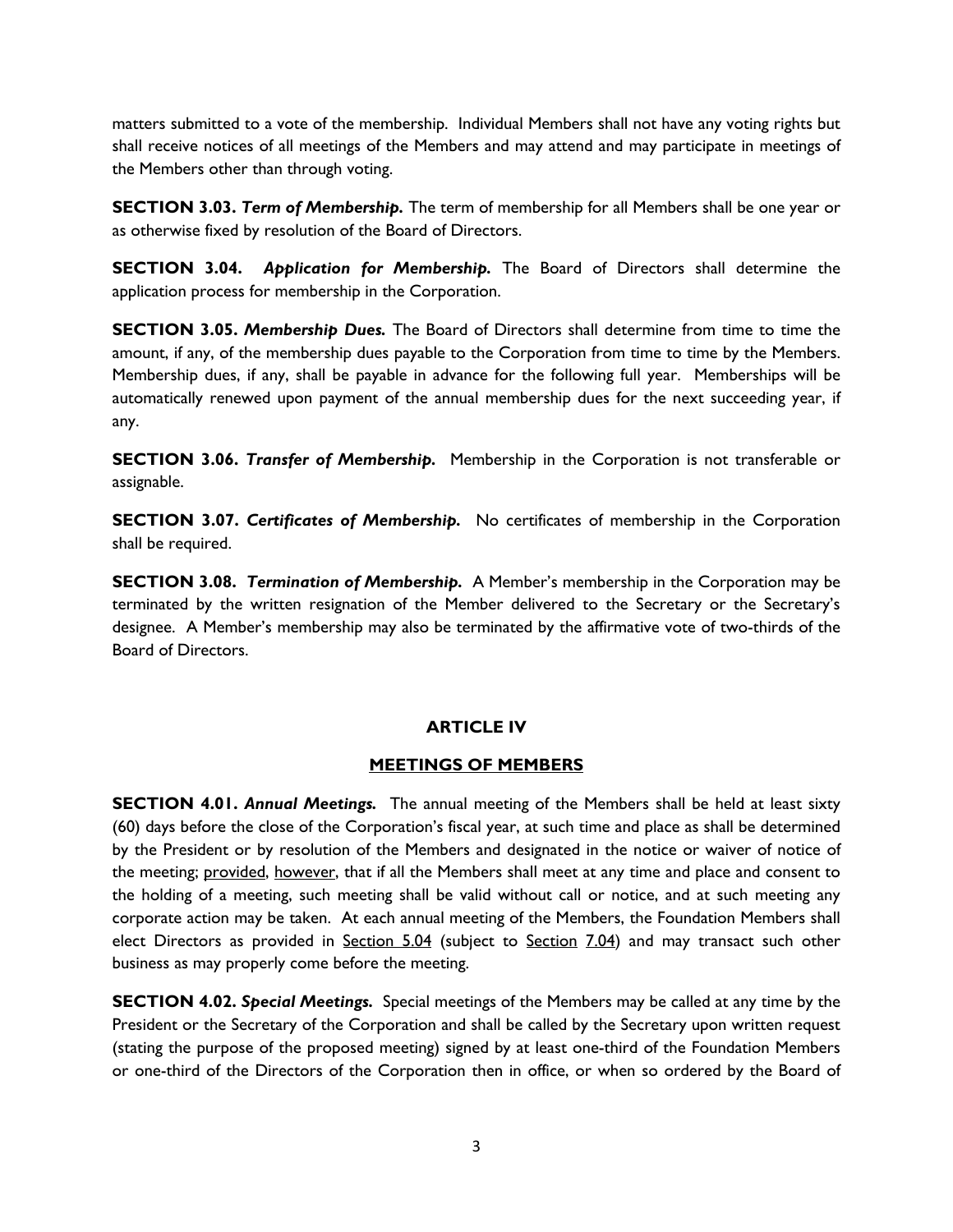Directors. Special meetings of the Members shall be held at such place as may be designated in the notice or waiver of notice of such meeting.

**SECTION 4.03.** *Notice.* Notice of the annual and special meetings of the Members shall be delivered not less than thirty (30) days before the date of such meeting either in writing or by facsimile, electronic mail, or other means of electronic transmission to each Member entitled to vote thereat, at his or her address as it appears of the records of the Corporation, stating the place, date, hour, and purpose(s) of the meeting. If mailed, such notice shall be deemed to be delivered when deposited in the United States Mail so addressed, with first-class postage thereon prepaid. If sent by electronic mail or other means of electronic transmission, such notice shall be deemed to be given upon direction to the electronic mail or other electronic address of record of the Member. If sent by any other means (including facsimile, telegram, cablegram, courier, or express mail), such notice shall be deemed to be delivered when actually delivered to the home or business address of the member.

**SECTION 4.04.** *Quorum*. The presence, in person or by proxy, of at least fifteen (15) of the Foundation Members entitled to vote shall be necessary and sufficient to constitute a quorum for the transaction of business at any meeting of the Members, but the majority of a smaller number present may adjourn such meeting to another time without further notice.

**SECTION 4.05.** *Use of Conference Telephone or Other Interactive Technology.* Members may participate in and act at any meeting of the Members by means of a conference telephone or other similar interactive technology, including, but not limited to, electronic transmission, Internet usage, or remote communication, so long as all persons participating in the meeting can communicate with each other, and such participate shall constitute presence in person at such meeting.

**SECTION 4.06.** *Manner of Acting.* Unless otherwise specified herein, action of the Members shall be taken at a duly constituted meeting of Members and shall be decided by the vote of a majority of the Foundation Members entitled to vote thereon who shall be present at the meeting, in person or by proxy.

**SECTION 4.07.** *Proxies.* Any Member entitled to vote at any meeting may vote by proxy. Such proxy shall be in writing and delivered to the President or Secretary of the Corporation at least twentyfour (24) hours before a scheduled meeting and shall be revocable at the will of the Member executing the same. A proxy shall be invalid upon the expiration of eleven (11) months from the date of its execution, unless a longer period is specifically provided for therein.

**SECTION 4.08.** *Informal Action by Members.* Any action required or permitted to be taken at a meeting of the Members may be taken without a meeting if a consent in writing, setting forth the action so taken, shall be signed by either (a) all the Foundation Members entitled to vote with respect to the subject matter thereof or (b) by the Foundation Members having not less than the minimum number of votes that would be necessary to authorize or take such action at a meeting at which all Foundation Members entitled to vote thereon were present and voting. If such consent is signed by fewer than all of the Foundation Members entitled to vote, then such consent shall become effective only if: (a) at least five (5) days prior to the effective date of such consent, a notice in writing of the proposed action is delivered to all of the Foundation Members entitled to vote with respect to the subject matter thereof, and (b) after the effective date of such consent, prompt notice in writing of the taking of the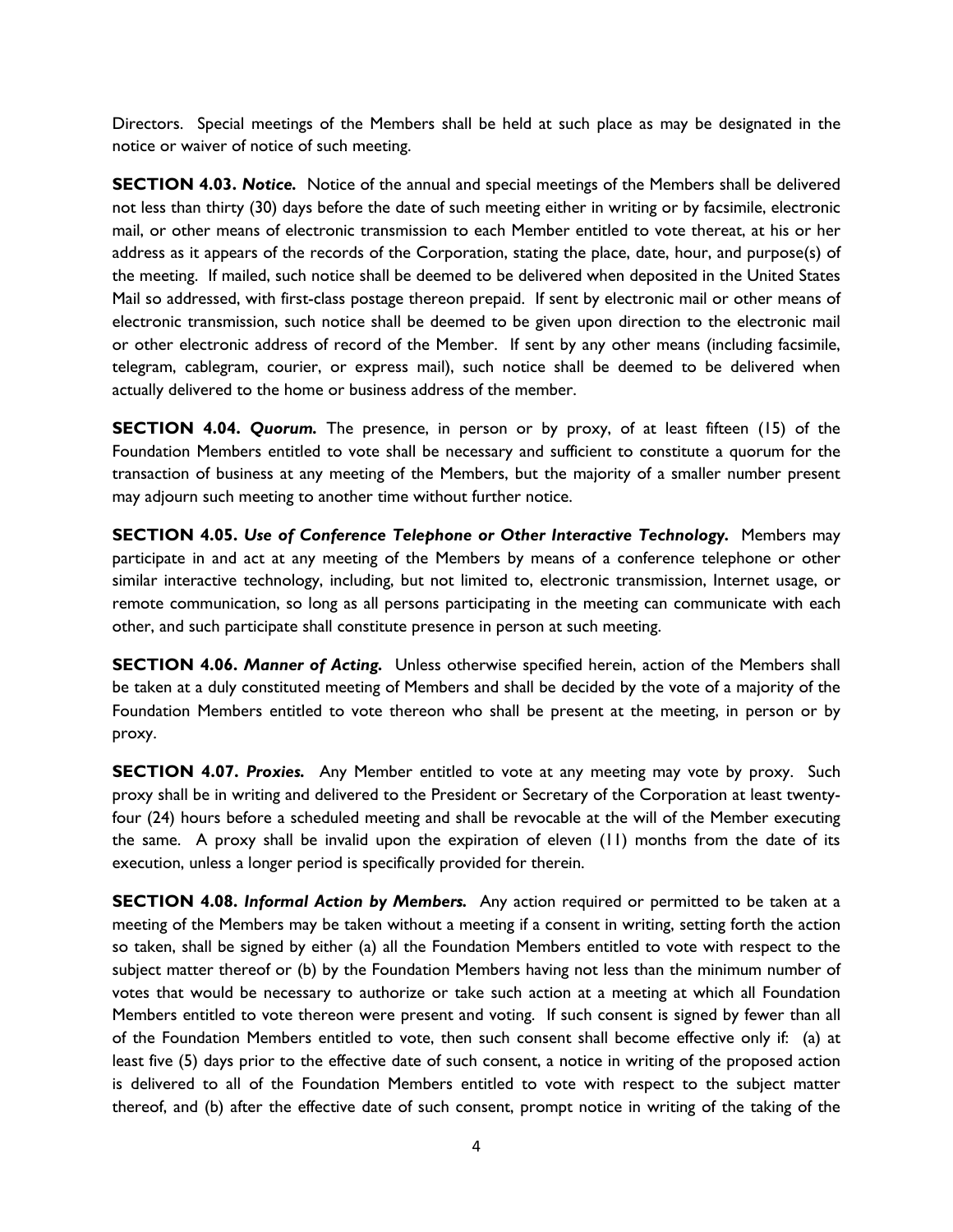corporate action without a meeting is delivered to those Foundation Members entitled to vote who have not consented in writing.

**SECTION 4.09.** *Voting.* Each Foundation Member shall be entitled to one vote on each matter submitted to a vote at a meeting of the Members.

## **ARTICLE V**

#### **BOARD OF DIRECTORS**

**SECTION 5.01.** *General Powers of Directors.* The property and affairs of the Corporation shall be managed by the Board of Directors.

**SECTION 5.02.** *Number and Qualifications of Directors.* The number of Directors shall be not less than eleven (11) nor more than fifteen (15), as shall be fixed from time to time by the Board of Directors. Each Director must be an Individual Member or designated representative of a Foundation Member in order to be eligible to serve on the Board of Directors. No member of the Nominating Committee shall be eligible to be elected as a Director pursuant to Section 5.04 hereof in any year during which such individual serves on the Nominating Committee. Directors need not be residents of the State of Illinois.

**SECTION 5.03.** *Tenure of Directors.* The Directors shall be divided into three classes, as nearly equal in number as reasonably possible, as shall be designated by resolution adopted by a majority of the total number of Directors then in office. The initial term of the first class of Directors shall be one year, the initial term of the second class of Directors shall be two years, and the initial term of the third class of Directors shall be three years. Upon completion of the initial term or each of the three classes, effective at the end of the 2007 annual meeting of the Members, Directors shall be elected to succeed those Directors whose terms expire and such elections shall be for three-year terms of office, each to expire at the third succeeding annual meeting of the Members after their election; provided, however, that the term of the Director who holds the office of President shall end when such person's term as President ends. Unless removed pursuant to Section 5.14 of these Bylaws, each Director shall hold office until his or her successor shall have been duly elected and qualified, or until the Director's earlier death or resignation. Subject to Section 6.06 hereof, any Director who has served for two (2) consecutive full three-year terms shall be ineligible for re-election for a period of three (3) years immediately following the expiration of the second consecutive term.

#### **SECTION 5.04.** *Method of Election of Directors.*

(a) *Nominations Process.* No later than February 15 of each year, the Nominating Committee (as described in Section 7.03 hereof) shall issue a request for nominations recommended candidates to be elected by the Foundation Members as Directors to take office at the end of the next annual meeting of the Members. All Member nominations of individuals to be included on a list prepared by the Nominating Committee shall be submitted to the Nominating Committee within thirty (30) days from the date the request was issued. The Nominating Committee shall prepare a written slate of recommended candidates for the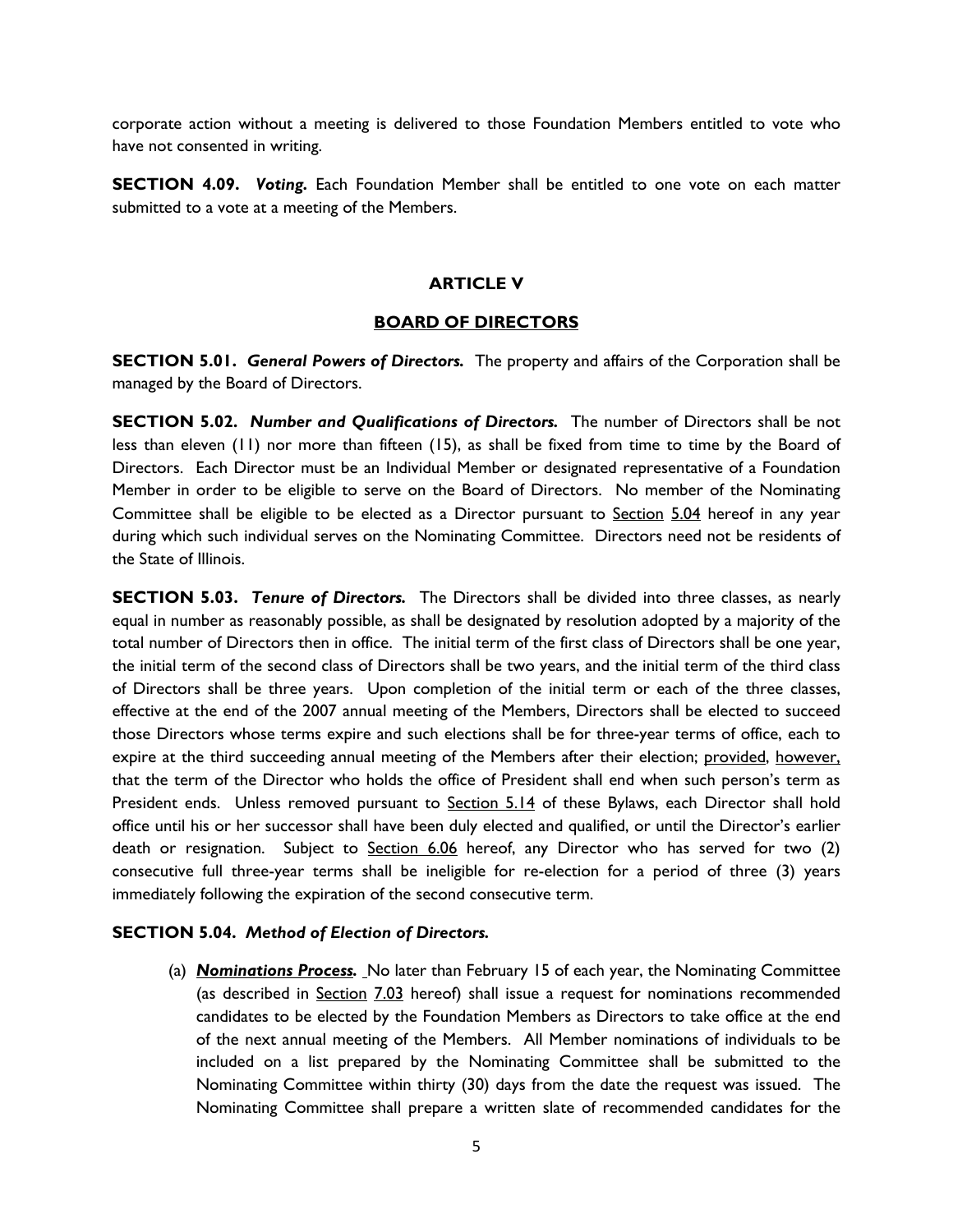required number of Directors to be elected by the Foundation Members, which may include any nomination received from any Member or any other candidates nominated by the Nominating Committee, and the Nominating Committee's slate shall be submitted to the Members no later than April 1 of each year. Any additional nominations for any candidate for Director not included on the Nominating Committee's slate shall be submitted to the President or the chairperson of the Nominating Committee no later than May 1 of each year, in the form of a written petition signed by no fewer than five (5) Foundation Members.

- (b) *Uncontested Election.* In the event that there are no valid written petitions submitted in accordance with this Section 5.04, the Nominating Committee shall cause a written or electronic ballot to be prepared and sent to each Foundation Member entitled to vote. The ballot shall contain the names of the entire slate of candidates for election to the Board of Directors and shall include instructions as to how and when completed ballots should be returned. Each Foundation Member entitled to vote shall vote to approve the slate and elect all of the candidates listed thereon or to disapprove the entire slate. If the slate is approved by a majority of the voting Foundation Members, then the candidates set forth on such slate shall be deemed elected as Directors and shall take office at the end of the next annual meeting of the Members. If the slate is not approved by a majority of the voting Foundation Members, the Board of Directors shall elect individuals to take office at the end of the next annual meeting of the Members.
- (c) *Contested Election.* In the event that valid written petitions are submitted in accordance with Section 5.04 and there are more candidates than open Director seats, the provisions of Section 7.04 shall apply. This Section 5.04 shall not apply to any *ex officio* Director.

**SECTION 5.05.** *Ex Officio Director.* The immediate past President of the Corporation shall be an *ex officio* Director of the Corporation without voting rights for a term of one year, commencing immediately upon the expiration of his or her term of office as President. The *ex officio* Director shall not be included in the total number of Directors authorized above in Section 5.02.

**SECTION 5.06.** *Regular and Annual Meetings.* An annual meeting of the Board of Directors shall be held at such time and place as may be fixed by the Board of Directors, for the purpose of electing Officers and for the transaction of such other business as my come before the meeting. The Board of Directors may provide by resolution the time and place for the holding of additional regular meetings of the Board of Directors without other notice than such resolution. If the election of Officers shall not be held at any annual meeting of the Board of Directors, the Board of Directors shall cause the election to be held at an additional regular meeting or at a special meeting of the Board of Directors as soon thereafter as may be convenient.

**SECTION 5.07.** *Special Meetings***.** Special meetings of the Board of Directors may be called by or at the request of the President or any two Directors. The person or persons authorized to call special meetings may fix any place as the place for holding any special meeting of the Board of Directors called by such person or persons.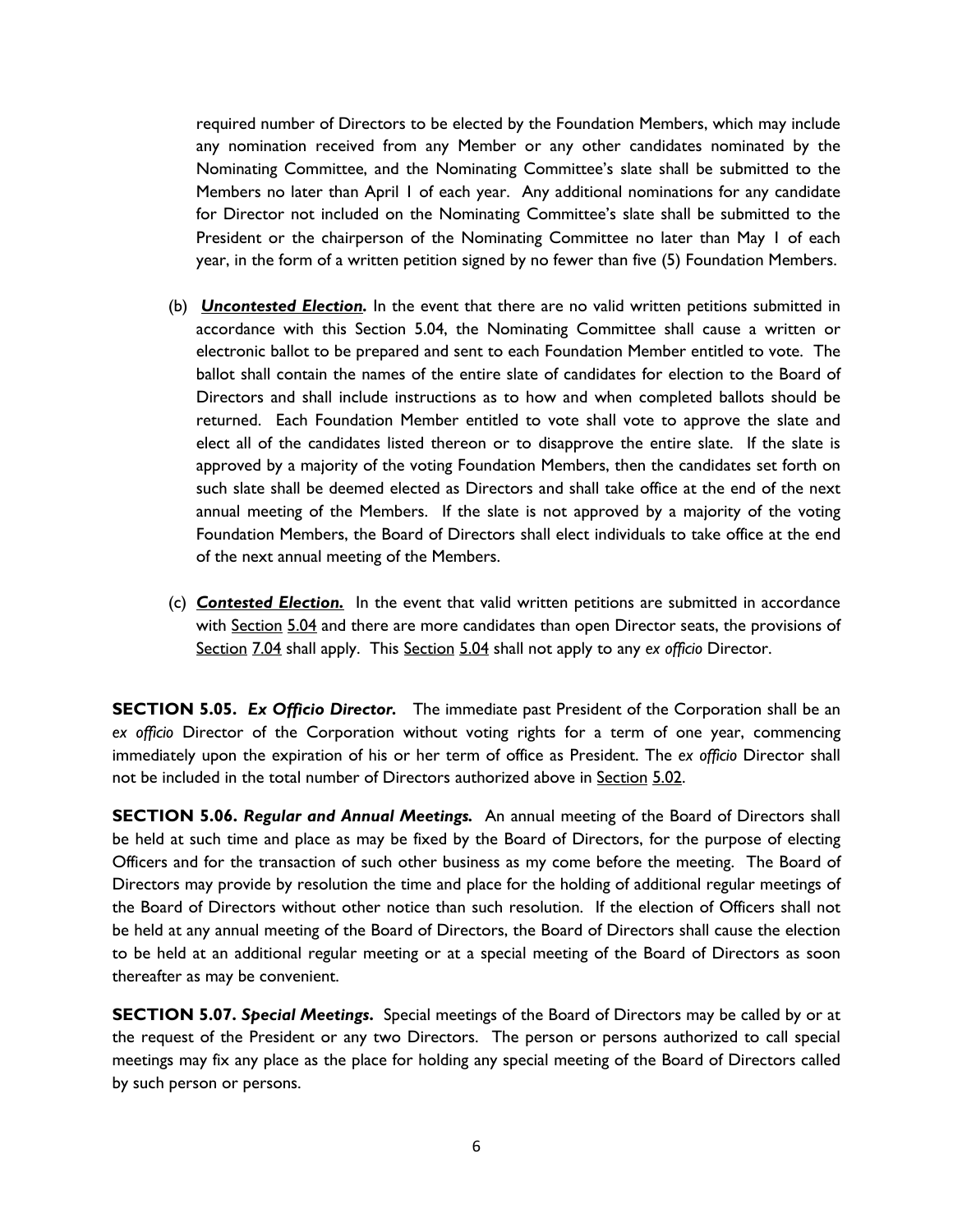**SECTION 5.08.** *Notice of Meetings.* Notice of the annual meeting and any regular meeting shall be delivered not less than ten (10) days before the date of such meeting, and notice of any special meeting of the Board of Directors shall be delivered not less than five (5) days before the date of such meeting, and any such notice shall be either in writing or by facsimile, electronic mail, or other means of electronic transmission to each Director at his or her address as it appears on the records of the Corporation, stating the place, date, hour, and purpose(s) of the meeting. If mailed, such notice shall be deemed to be delivered when deposited in the United States Mail so addressed, with first-class postage thereon prepaid. If sent by electronic mail or other means of electronic transmission, such notice shall be deemed to be given upon direction to the electronic mail or other electronic address of record of the Director. If sent by any other means (including facsimile, telegram, cablegram, courier, or express mail), such notice shall be deemed to be delivered when actually delivered to the home or business address of the Director.

**SECTION 5.09.** *Voting.* The act of a majority of the Directors in office and present at a meeting at with a quorum is present shall be the act of the Board of Directors, unless the act of a greater number is required by law, the Articles of Incorporation, or these Bylaws.

**SECTION 5.10.** *Quorum.* A majority of the total number of Directors then in office shall constitute a quorum for the transaction of business at any meeting of the Board of Directors. If fewer than a majority of the Directors are present at a meeting of the Board of Directors, a majority of the Directors present may adjourn the meeting from time to time without further notice.

**SECTION 5.11.** *Informal Action by Directors.* Any action required or permitted to be taken at any meeting of the Board of Directors, or any committee, may be taken without a meeting if a consent in writing, setting forth the action so taken, shall be signed by all of the Directors, or by all of the members of such committee, as the case many be, and the writing or writings or electronic transmission or transmissions are filed with the minutes of the proceedings of the Board of Directors or committee. Such filings shall be in paper form if the minutes are maintained in paper form or in electronic form if the minutes are maintained in electronic form. Any such consent signed by all of the Directors or all committee members, as the case may be, shall have the same effect as a unanimous vote and may be stated as such in any document filed with the Secretary of State of the State of Illinois under the Not for Profit Corporation Act.

**SECTION 5.12.** *Use of Conference Telephone or Other Interactive Technology.* Members of the Board of Directors of, or any committee, may participate in and act at any meeting of the Board of Directors, or committee, by means of a conference telephone or other similar interactive technology, including, but not limited to, electronic transmission, Internet usage, or remote communication, so long as all persons participating in the meeting can communicate with each other, and such participation shall constitute presence in person at such meeting.

**SECTION 5.13.** *Resignation.* Any Director may resign at any time by giving written notice, notice by facsimile, notice by electronic mail, or notice by other means of electronic transmissions to the President. Such resignation shall take effect when the notice is delivered unless the notice specifies a future date. Unless otherwise specified therein, the acceptance of such resignation shall not be necessary to make it effective. In the event that (a) a Director who is a Member fails to remain a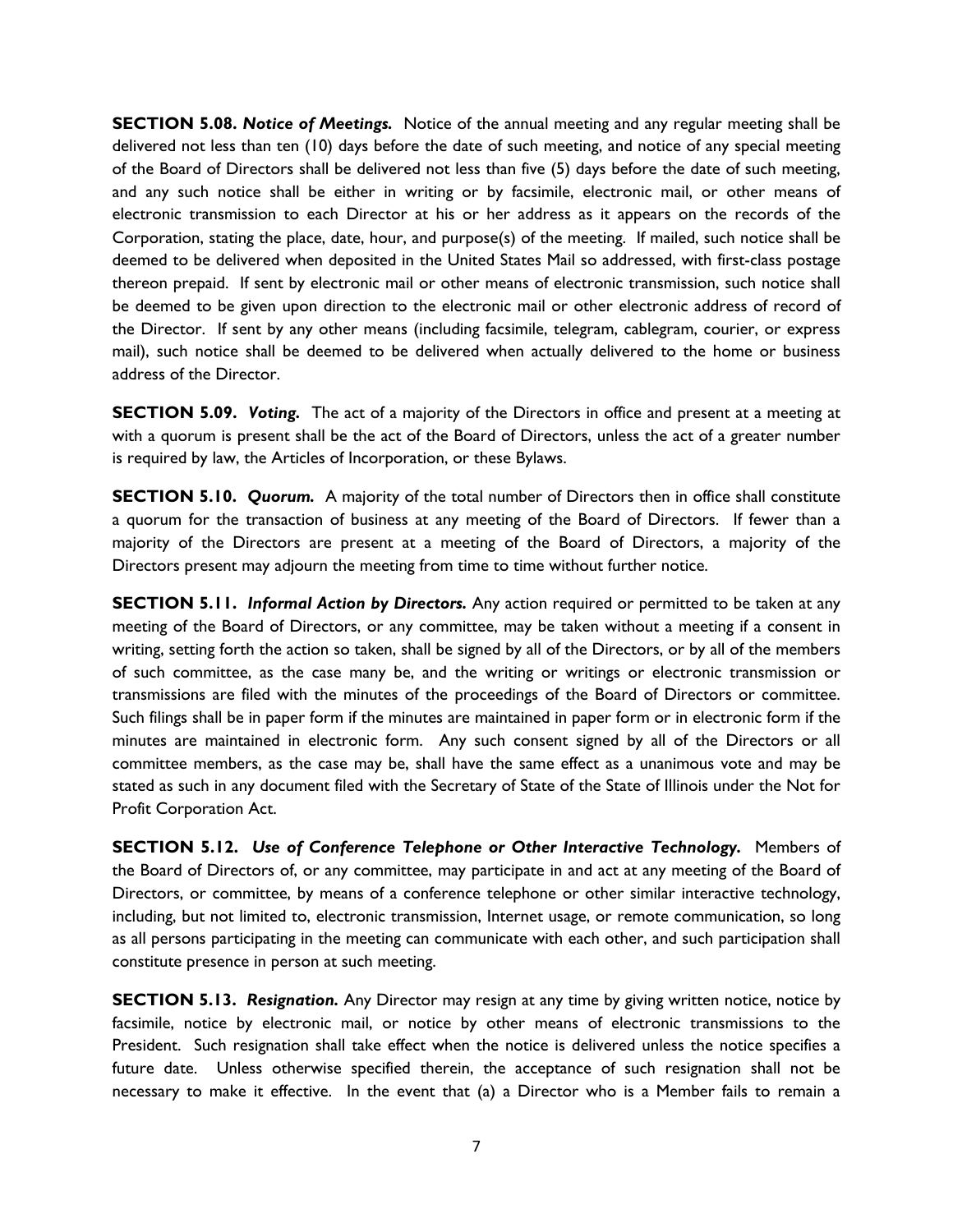Member in good standing, or the Member of which a Director is a designated representative fails to remain a Member in good standing, or (b) a Director fails to attend three (3) consecutive meetings of the Board of Directors, such failure shall be brought to the attention of the Board of Directors by the Secretary and, unless the Board of Directors determines otherwise, that Director shall be deemed to have resigned as of the next meeting of the Board of Directors following the Secretary's notice.

**SECTION 5.14.** *Removal.* A Director may be removed, with or without cause, by the affirmative vote of two-thirds of the Directors present and voting at a meeting of the Directors at which a quorum is present. Such action shall be taken at a regular meeting of the Directors or at a special meeting of the Directors called for that purpose. In the event a special meeting is called for such purpose, the proposed removal shall be set forth in the notice of any such special meeting and the notice shall be given at least twenty (20) days prior to such special meeting.

**SECTION 5.15.** *Vacancies.* Any vacancy occurring in the Board of Directors because of death, resignation, removal, disqualification, or otherwise or any Directorship to be filled by reason of an increase in the number of Directors may be filled by the Board of Directors at any meeting thereof. A Director elected to fill a vacancy shall be elected to serve until the next annual meeting of the Members.

**SECTION 5.16.** *Compensation.* Directors shall not receive compensation for their services as Directors, provided that nothing herein shall be construed to preclude any Director from serving the Corporation in any other capacity and receiving reasonable compensation for personal services rendered to the Corporation that are reasonable and necessary to carry out one or more of the taxexempt purposes of the Corporation, so long as the Directors comply with the conflict of interest procedures of Article XIII hereof and any other policies adopted by the Board of Directors. Directors many receive reimbursement for such reasonable expenses incurred in connection with corporate matters, provided that such reimbursement is authorized by the Board of Directors.

# **ARTICLE VI**

## **OFFICERS**

**SECTION 6.01.** *Officers.* The officers of the Corporation shall be a President, a President-Elect, a Secretary, and a Treasurer (each, an "**Officer**", and taken together with the other officers of the Corporation authorized by the Board of Directors, the "**Officers**"). The Board of Directors may also elect one or more Assistant Secretaries and Assistant Treasurers, and such additional Officers as the Board of Directors may deem necessary or appropriate from time to time. The Officers shall have such duties as hereafter described and such additional duties as the Board of Directors may from time to time prescribe. With the exception of any Assistant Secretaries and Assistant Treasurers, each Officer must be a member of the Board of Directors at the time of his or her election.

**SECTION 6.02.** *Election and Term of Office.* The elected Officers shall be elected annually for a one-year term by the Board of Directors at the annual meeting of the Board of Directors; provided, however, that in accordance with Section 6.07, the then-acting President-Elect shall assume the office of President immediately upon the expiration of the then-acting President's term; and provided further that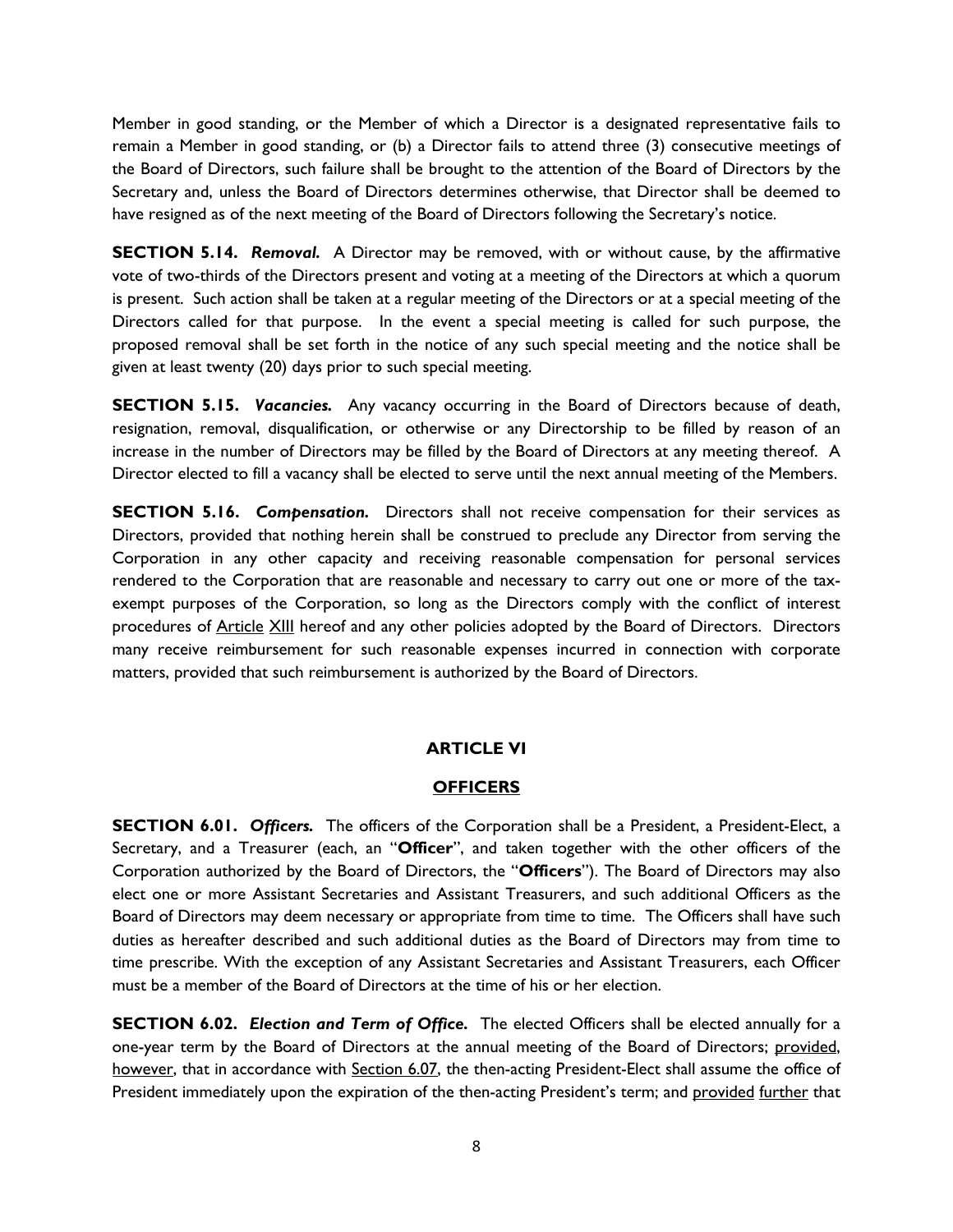if the President-Elect is not eligible or willing to serve as President, the Board of Directors shall elect the President at the annual meeting of the Board of Directors. If the election of Officers is not held at such meeting, such election shall be held as soon thereafter as may be convenient. New offices of the Corporation may be created and filled and vacancies in offices may be filled at any time, at any meeting or by information action of the Board of Directors pursuant to Section 5.11 of these Bylaws. Unless removed pursuant to Section 6.04 of these Bylaws, each Officer shall hold office until the Officer's successor has been duly elected and qualified, or until the Officer's earlier death or resignation. Election or appointment of an Officer shall not of itself create contract rights. Except for the Treasurer, no Officer shall be eligible to serve consecutive terms of office.

**SECTION 6.03.** *Resignation.* Any Officer may resign at any time by giving written notice, notice by facsimile, notice by electronic mail, or notice by means of other electronic transmission to the Board of Directors, the President, or the Secretary. Such resignation shall take effect when the notice is delivered unless the notice specifies a future date. Unless otherwise specified therein, the acceptance of such resignation shall not be necessary to make it effective.

**SECTION 6.04.** *Removal.* Any Officer elected or appointed by the Board of Directors may be removed, with or without cause, by a vote of two-thirds of all Directors then in office whenever, in their judgment, the best interests of the Corporation would be served thereby, but such removal shall be without prejudice to the contract rights, if any, of the person or persons so removed.

**SECTION 6.05.** *Vacancies.* A vacancy in any office because of death, resignation, removal, disqualification, or otherwise may be filled by the Board of Directors at any meeting thereof. An Officer elected to fill a vacancy shall be elected to serve until the next annual meeting of the Board of Directors.

**SECTION 6.06.** *President.* The President shall be the principal executive officer of the Corporation and as such shall in general supervise and control all the business and affairs of the Corporation, unless otherwise provided by the Board of Directors. The President shall preside at all meetings of the Board of Directors and shall see that the orders and resolutions of the Board of Directors are carried into effect, except in those instances in which that responsibility is assigned to some other person by the Board of Directors. The President may sign bonds, mortgages, and all other contracts and documents, whether or not under the seal of the Corporation, except in cases where the signing and execution thereof shall be expressly delegated by law, by the Board of Directors, or by these Bylaws to some other Officer or agent of the Corporation. At the expiration of the President's one-year term of office, the President shall become an *ex officio*, non-voting Director and Chairperson of the Nominating Committee, and shall be ineligible for re-election to the Board of Directors or as an Officer for a period of three (3) years immediately following the expiration of the President's term of office.

**SECTION 6.07.** *President-Elect.* The President-Elect shall learn the duties of the President and shall perform such duties as shall be assigned by the President or the Board of Directors. In the absence of the President or in the event of the President's inability or refusal to act, the President-Elect shall perform the duties of the President and, when so acting, shall have all the powers of and be subject to all the restrictions upon the President. Provided that the President-Elect continues to be a Director and is willing to serve, the President-Elect shall automatically assume the office of President when the thenacting President's term expires.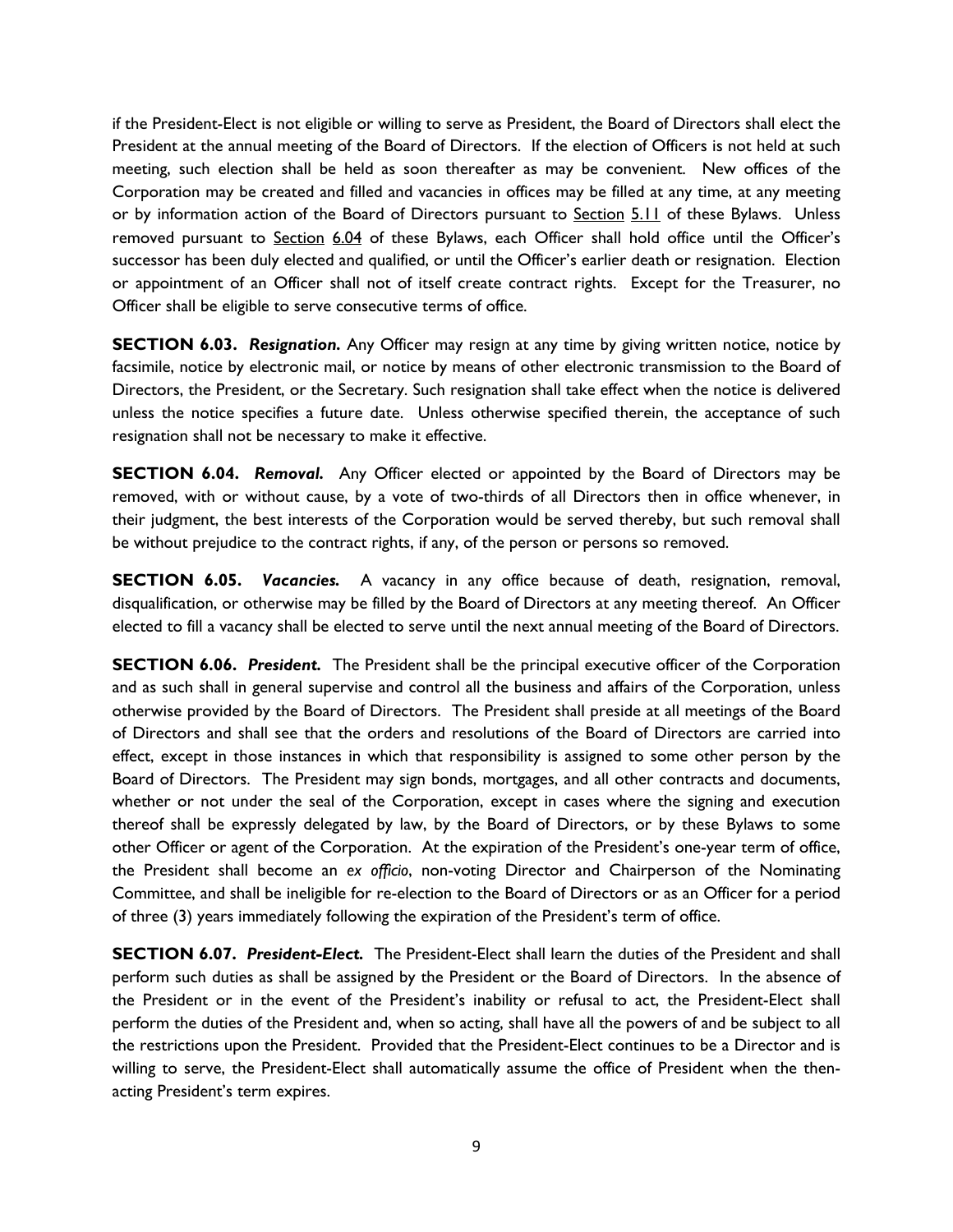**SECTION 6.08.** *Secretary.* The Secretary shall attend all meetings of the Board of Directors and record all the proceedings of the meetings of the Board of Directors in one or more books provided for that purpose; be custodian of the Corporate records and the seal of the Corporation, if any; keep a register of the post office address of each Director, which shall be furnished to the Secretary by such Director; see that all notices are duly given in accordance with the provisions of these Bylaws or as required by law; and in general perform all duties incident to the office of Secretary and such other duties as from time to time may be assigned to the Secretary by the Board of Directors.

**SECTION 6.09.** *Treasurer.* The Treasurer shall be the principal financial officer of the Corporation. The Treasurer shall: (a) have charge of and be responsible for overseeing the maintenance of adequate books of account for the Corporation; (b) have the charge of all funds and securities of the Corporation, and be responsible for overseeing he management thereof, and for the receipt and disbursement thereof; and (c) in general perform all the duties incident to office of Treasurer and such other duties as from time to time may be assigned to the Treasurer by the Board of Directors. If required by the Board of Directors, the Treasurer shall give a bond for the faithful discharge of the Treasurer's duties in such sum and with such surety as the Board of Directors shall determine.

**SECTION 6.10.** *Assistant Treasurers and Assistant Secretaries.* Any assistant treasurers and assistant secretaries shall perform such duties as shall be assigned to them by the Treasurer or the Secretary, respectively, or by the Board of Directors. If required by the Board of Directors, the assistant treasurers shall give bonds for the faithful discharge of their duties in such sums and with such sureties as the Board of Directors shall determine.

**SECTION 6.11.** *Other Officers and Agents.* Officers and agents of the Corporation, if any, other than those whose duties are provided for in these Bylaws, shall have such authority and perform such duties as may from time to time be prescribed by resolution of the Board of Directors.

**SECTION 6.12.** *Absence of Officers.* In the absence of an Officer, or for any other reason the Board of Directors may deem sufficient, the Board of Directors may delegate any or all of the powers or duties of any Officer to any other Officer or to any Director.

## **ARTICLE VII**

#### **COMMITTEES**

**SECTION 7.01.** *General Provisions.* The Board of Directors may, by resolution adopted by a majority of the Directors in office, designate one or more committees, each committee to consist of two or more Directors and a majority of each committee's membership to be Directors; provided, however, that committees appointed by the Board of Directors or otherwise authorized pursuant to these Bylaws relating to the election, nomination, qualification, or credentials of the Directors or other committees involved in the process of electing Directors may be composed entirely of non-Directors. Any committee, to the extent provided in the resolution of the Board of Directors, shall have and may exercise all the powers and authority of the Board of Directors in the management of the business and affairs of the Corporation; provided, however, that no such committee shall have the power or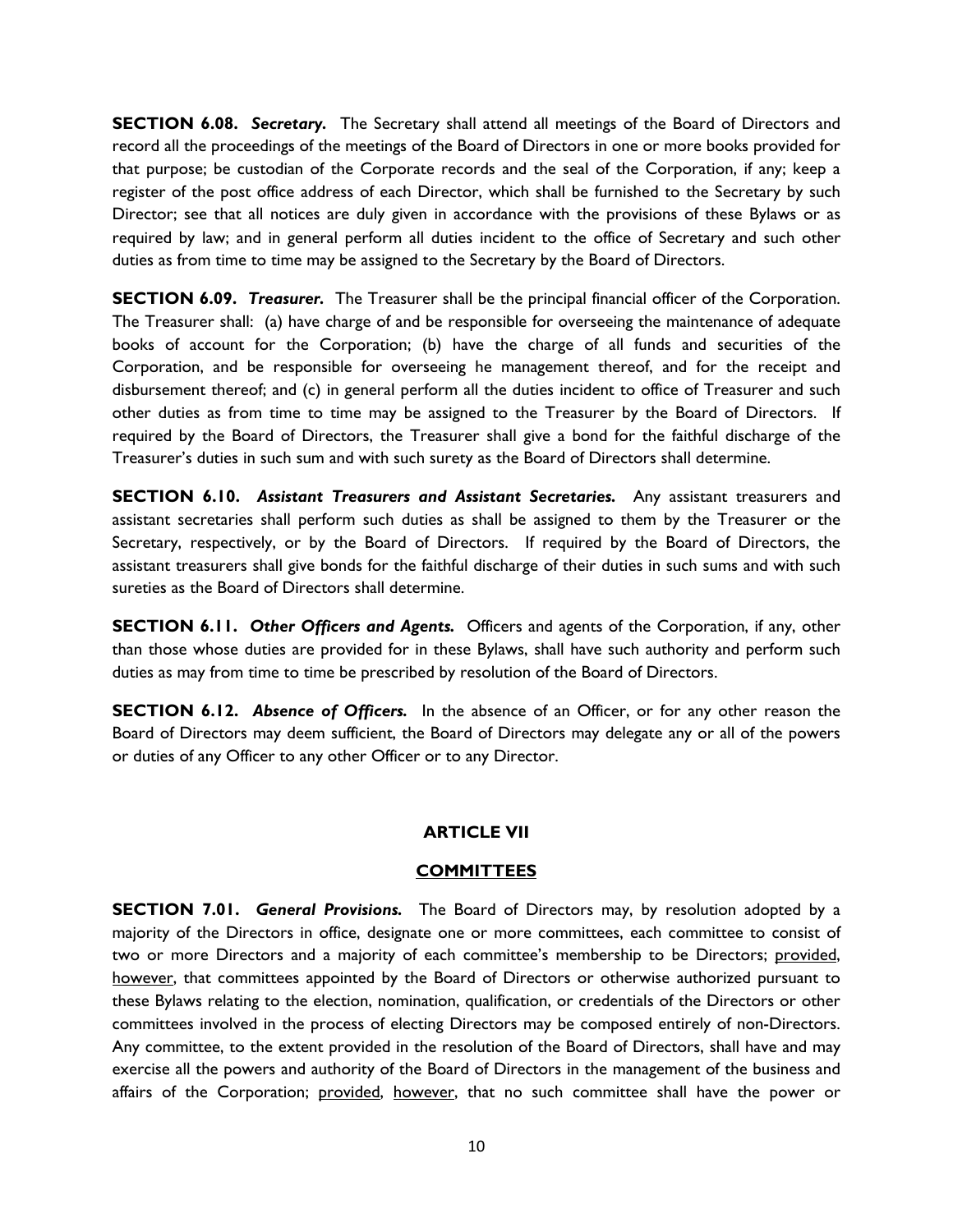authority of the Board of Directors in reference to (a) approving or recommending to the Members any act that the Not for Profit Corporation Act requires to be approved by the Members, except that committees appointed by the Board of Directors or otherwise authorized by these Bylaws relating to the election, nomination, qualification, or credentials of Directors or other committees involved in the process of electing Directors may make recommendations to the Members relating to electing Directors; (b) amending or repealing these Bylaws or the Articles of Incorporation; (c) electing, appointing, or removing any Officer, Director, or any member of any committee, or fixing the compensation of any member of a committee; (d) adopting a plan of merger or adopting a plan of consolidation with another corporation; ( e) authorizing the sale, lease, exchange or mortgage of all or substantially all of the property or assets of the Corporation; (f) filling vacancies on the Board of Directors or any of its committees; (g) adopting a plan for the distribution of the assets of the Corporation or for dissolution; or (h) amending, altering, repealing, or taking any action inconsistent with any resolution or action of the Board of Directors which by its terms provides that it shall not be amended, altered or repealed by any such committee.

**SECTION 7.02.** *Advisory Committees.* By resolution, the Board of Directors may designate other advisory committees not having and exercising the authority of the Board of Directors in the management of the Corporation. Members of any such advisory committee may, but need not, be Directors and the Board of Directors shall appoint the members thereof, except as and to the extent such authority shall be vested in an Officer or agent of the Corporation by the Board of Directors.

**SECTION 7.03.** *Nominating Committee***.** There shall be a nominating committee of the Corporation (the "**Nominating Committee**") that shall be comprised of, at any given time, five (5) members, who shall be appointed by the President, subject to the approval of the Board of Directors. At least one member of the Nominating Committee shall not be a member of the Board of Directors. The chairperson of the Nominating Committee shall be the immediate past President of the Corporation. The Nominating Committee be responsible for preparing a slate of Directors for election in accordance with Section 5.04, and shall present the names of candidates for membership on the Board of Directors to fill vacancies as they may occur. The Nominating Committee shall prepare a Slate of Officers for the ensuing year, and shall bring its recommendations to the Board of Directors at the annual meeting of the Board of Directors.

**SECTION 7.04.** *Elections Committee.* In the event of a contested election of the Directors nominated and standing for election in accordance with Section 4.01 and Section 5.04, the Board of Directors shall appoint an elections committee of the Corporation (the "**Elections Committee**") consisting of three (3) members, who shall be appointed by the President, subject to the approval of the Board of Directors. The President shall also appoint one member as the chairperson of the Elections Committee, subject to the approval of the Board of Directors. No later than June 1 of any year in which there is a contested election, the Elections Committee shall cause a written or electronic ballot to be prepared and sent to each Foundation Member entitled to vote. The ballot shall contain the names of all candidates for all Director positions to be elected, listed in order drawn by lot and accompanied by a brief biographical sketch of each candidate. Each Foundation Member shall vote for individual candidates up to the number of Director positions to be elected and shall be limited to one vote per candidate. Completed ballots shall be received by the staff of the Corporation no later than July 1, in any year in which there is a contested election. No ballots naming persons other than those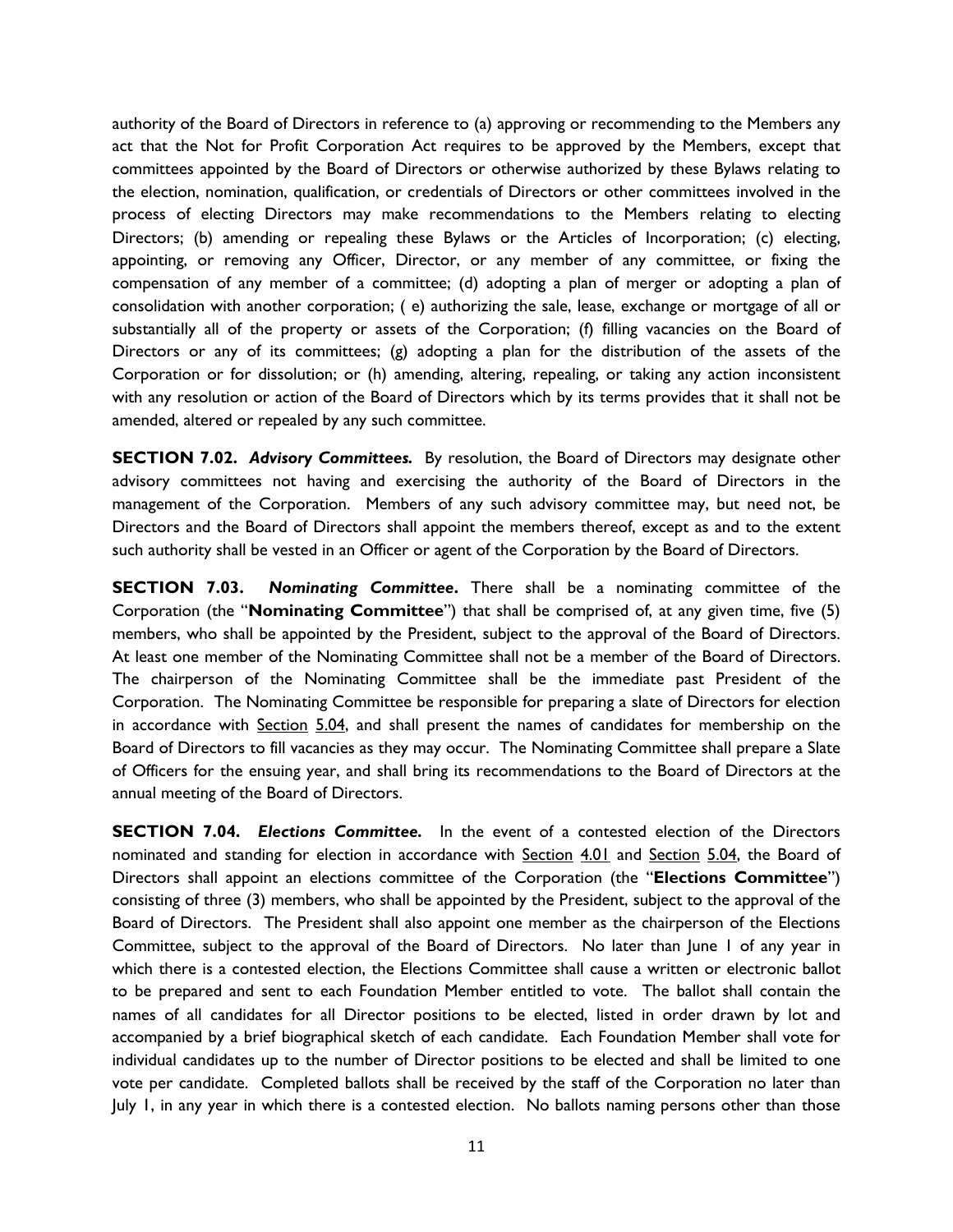nominated as aforesaid shall be counted. Those candidates (equal in number to the number to be elected) who receive the highest number of votes from the Foundation Members entitled to vote shall be deemed elected.

**SECTION 7.05.** *Strategic Planning Committee.* There shall be a Strategic Planning Committee of the Board of Directors comprised of five (5) current Directors, at least one of whom shall be an officer of the Corporation, and two (2) others, either individuals representing Foundation Members or Individual Members, all appointed by the President. It shall be the responsibility of the Strategic Planning Committee to examine opportunities for, and challenges to, the continued growth of the Corporation and fulfillment of its purpose as presented by conditions external to its operations. The Strategic Planning Committee shall advise the Board of Directors or its Officers of its findings and shall present a Strategic Plan for the Corporation with specific recommendations for strategic goals. The Strategic Planning Committee shall report to the Board of Directors or Officers annually or at any time at the request of the President on progress measures/benchmarks in achieving such goals and recommendations for changes thereto.

**SECTION 7.06.** *Term of Office.* Each member of a committee of the Board of Directors or an advisory committee (each, a "**Committee Member**") shall continue as such until the next annual meeting of the Board of Directors and until such Committee Member's successor is appointed, unless the committee shall be sooner terminated by resolution of the Board of Directors, or unless such Committee Member resigns or is removed from such committee. Any Committee Member may be removed, with or without cause, by the person or persons authorized to appoint such Committee Member whenever in such person's or persons' judgment the best interests of the Corporation shall be served by such removal.

**SECTION 7.07.** *Chairperson.* One member of each committee shall be appointed as chairperson by the person or persons authorized to appoint Committee Members thereof.

**SECTION 7.08.** *Vacancies.* Vacancies in the membership of any committee may be filed by appointments made in the same manner as provided for in the original appointments.

**SECTION 7.09.** *Quorum.* Unless otherwise provided in the resolution of the Board of Directors designating a committee, a majority of the Committee Members shall constitute a quorum and the act of majority of the Committee Members present at a meeting at which a quorum is present shall be the act of the committee.

**SECTION 7.10.** *Rules.* Each committee may adopt rules for its own government not inconsistent with these Bylaws or with rules adopted by the Board of Directors.

# **ARTICLE VIII**

## **CONTRACTS, CHECKS, DEPOSITS, GIFTS AND INVESTMENTS**

**SECTION 8.01.** *Contracts.* The Board of Directors may authorize any Officer or Officers or agent or agents of the Corporation, in addition to the Officers so authorized by these Bylaws, to enter into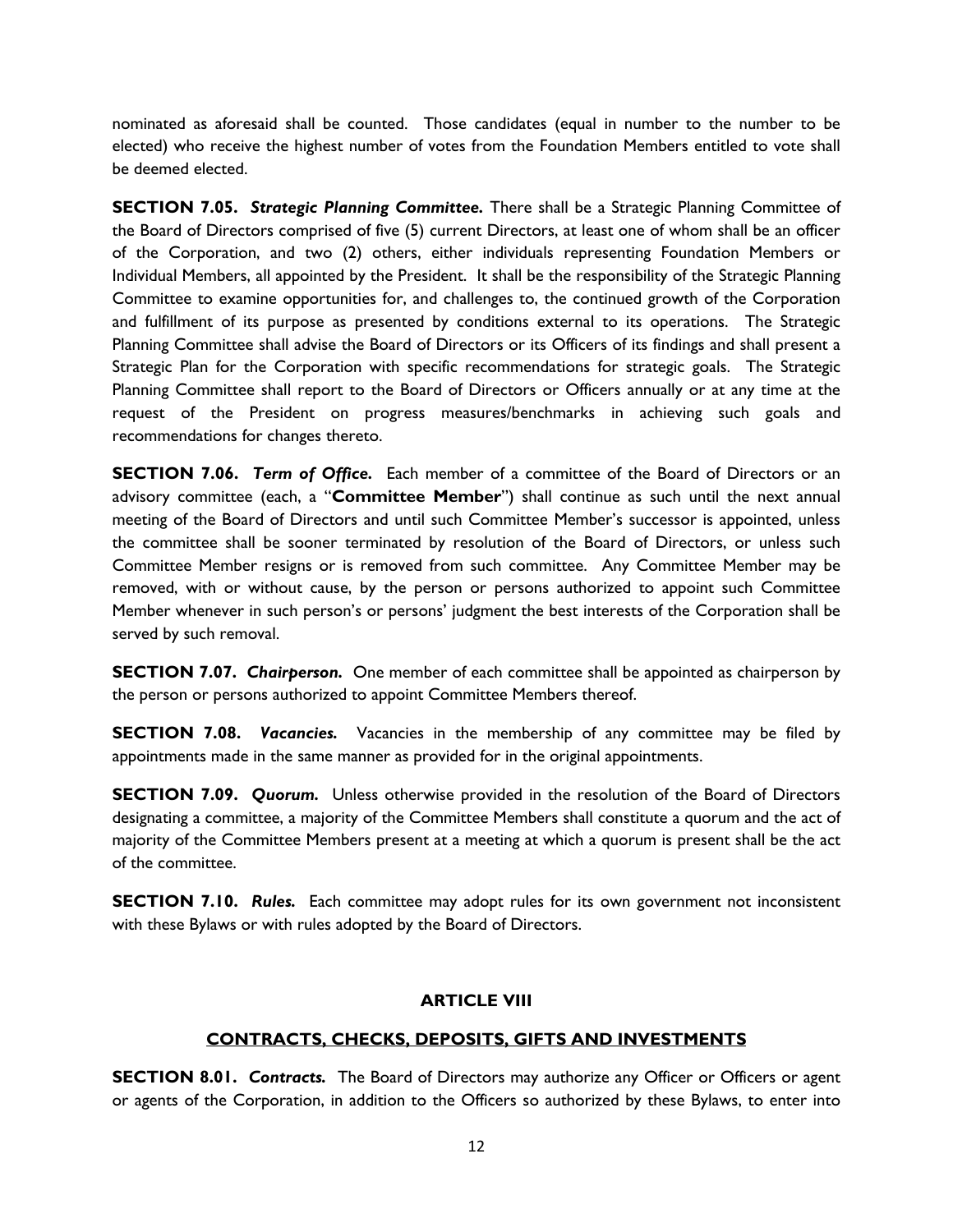any contract or execute and deliver any instrument in the name of and on behalf of the Corporation, and such authority may be general or confined to specific instances.

**SECTION 8.02.** *Checks, Drafts, Etc.* All checks, drafts or other orders for the payment of money, notes or other evidence of indebtedness issued in the name of the Corporation shall be signed by such Officer or Officers or agent or agents of the Corporation and in such manner as shall from time to time to be determined by resolution of the Board of Directors.

**SECTION 8.03.** *Deposits.* All funds of the Corporation shall be deposited from time to time to the credit of the Corporation in such banks, trust companies, or other depositories as the Board of Directors may designate by resolution.

**SECTION 8.04.** *Gifts.* The Board of Directors may accept or reject, or by resolution may authorize any Officer or Officers or agent or agents of the Corporation to accept or reject, on behalf of the Corporation, any contribution, gift, bequest, or devise for the general purposes or for any special purpose of the Corporation.

**SECTION 8.05.** *Investments.* The Board of Directors shall manage, invest, operate, deal in and with, and conserve the property of the Corporation, and may retain any or all of the assets transferred to the Corporation by gift or bequest; provided, however, that the exercise of any of such powers shall not in any way conflict with the purposes of the Corporation as stated in its Articles of Incorporation, and such powers shall not be exercised so as to cause the Corporation to lose its qualification as an exempt organization under Section 501 ( c) (3) of the Code.

# **ARTICLE IX**

## **BOOKS AND RECORDS**

The Corporation shall keep correct and complete books and records of account and shall also keep minutes of the proceedings of its Board of Directors and each committee thereof.

## **ARTICLE X**

## **FISCAL YEAR**

The fiscal year of the Corporation shall begin on the first day of September in each year and end on the thirty-first day of August in each succeeding year.

# **ARTICLE XI**

# **WAIVER OF NOTICE**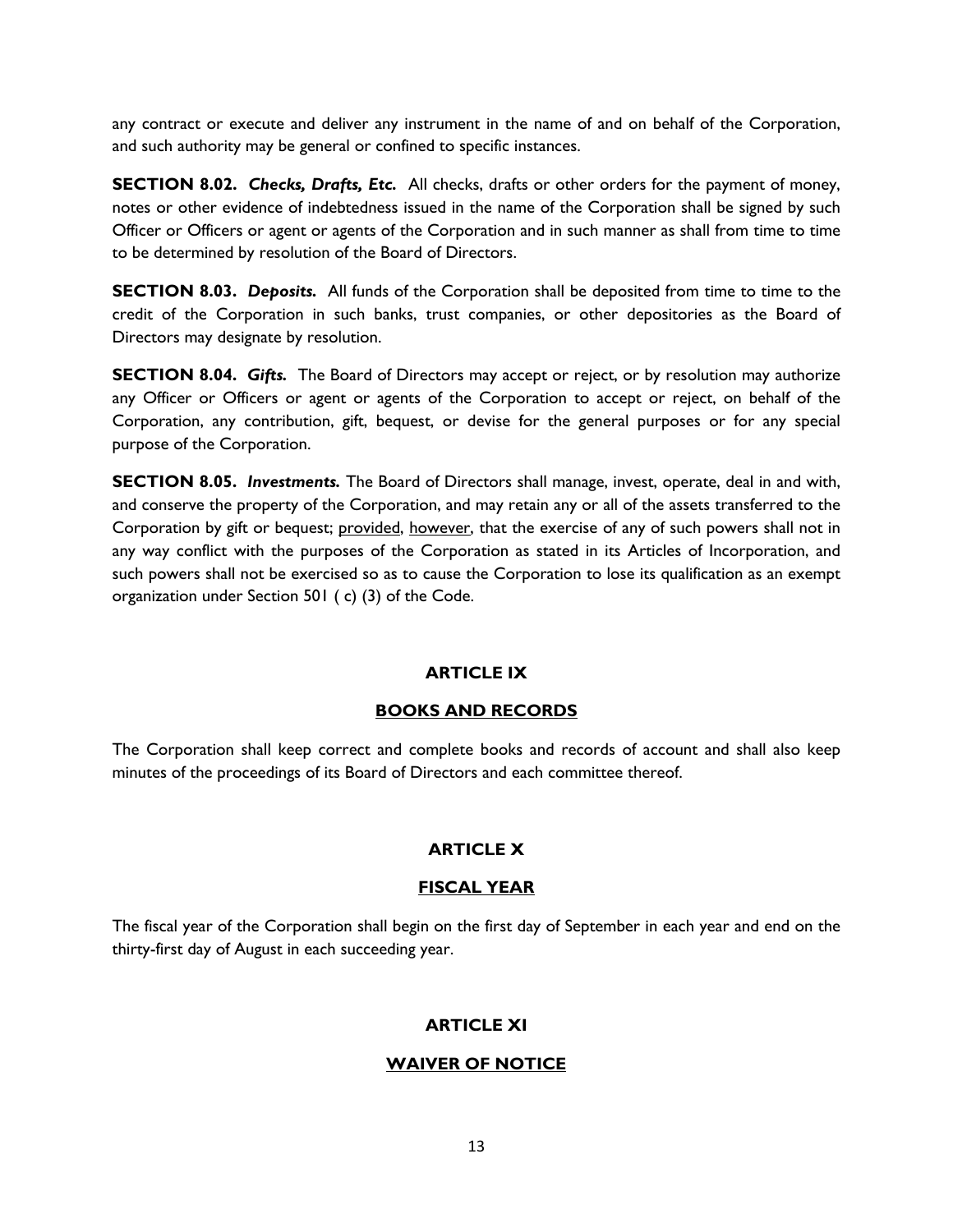**SECTION 11.01.** *Written Waiver of Notice.* A written waiver of any required notice, signed by the person entitled to notice, or a waiver given by electronic transmission by the person entitled to notice, whether before or after the date stated therein, shall be deemed equivalent to notice. Neither the business to be transacted at, nor the purpose of, any meeting of the Members, the Board of Directors, or committee thereof, need be specified in any written waiver of notice or any waiver given by electronic transmission.

**SECTION 11.02.** *Attendance as Waiver of Notice.* Attendance of a person at a meeting shall constitute a waiver of notice of such meeting, except when the person attends a meeting for the express purpose of objecting, and objects at the beginning of the meeting, to the transaction of any business because the meeting in not lawfully called or convened.

#### **ARTICLE XI**

#### **INDEMNIFICATION AND INSURANCE**

**SECTION 12.01.** *Indemnification*. The Corporation shall indemnify each person who is or was a Director or Officer, or who is serving or has served at the request of the Corporation as a director, trustee or officer of another corporation, partnership, joint venture, trust or other enterprise, and may indemnify any person who is or was an employee or agent of the Corporation and any person who is serving or has served at its request as an employee or agent of any other enterprise, to the fullest extent from time to time permitted by the laws of the State of Illinois in the event any of such persons was or is a party, or is threatened to be made a party to any threatened, pending or completed action, suit or proceeding, whether civil, criminal, administrative or investigative.

**SECTION 12.02. Authorization of Indemnification.** Any indemnification under this Article XII (unless the indemnification is ordered by a court) shall be made by the Corporation only as authorized in the specific case, upon a determination that indemnification of the Director, Officer, employee or agent of the Corporation is proper in the circumstances. In the case of indemnification that is mandatory under Section 12.01 hereof, the determination shall be limited to (a) whether the person to be indemnified has met the standard specified in Section 12.01 and (b) the amount of the indemnification permitted by law. Any determination under this Section 12.02 shall be made (a) by the Board of Directors by a majority vote of a quorum consisting of Directors who were not parties to such action, suit or proceeding, or (b) if such a quorum is not obtainable, or event if obtainable, a quorum of disinterested Directors so directs, by independent legal counsel in a written opinion.

**SECTION 12.03.** *Advance Payments.* Expenses incurred in defending a civil or criminal action, suit or proceeding may be paid by the Corporation in advance of the final disposition of such action, suit or proceeding, as authorized by the Board of Directors in the specific case, upon receipt of an undertaking by or on behalf of the Director, Officer, employee or agent of the Corporation to repay such amount, unless it shall ultimately be determined that he or she is entitled to be indemnified by the Corporation as authorized in this Article XII.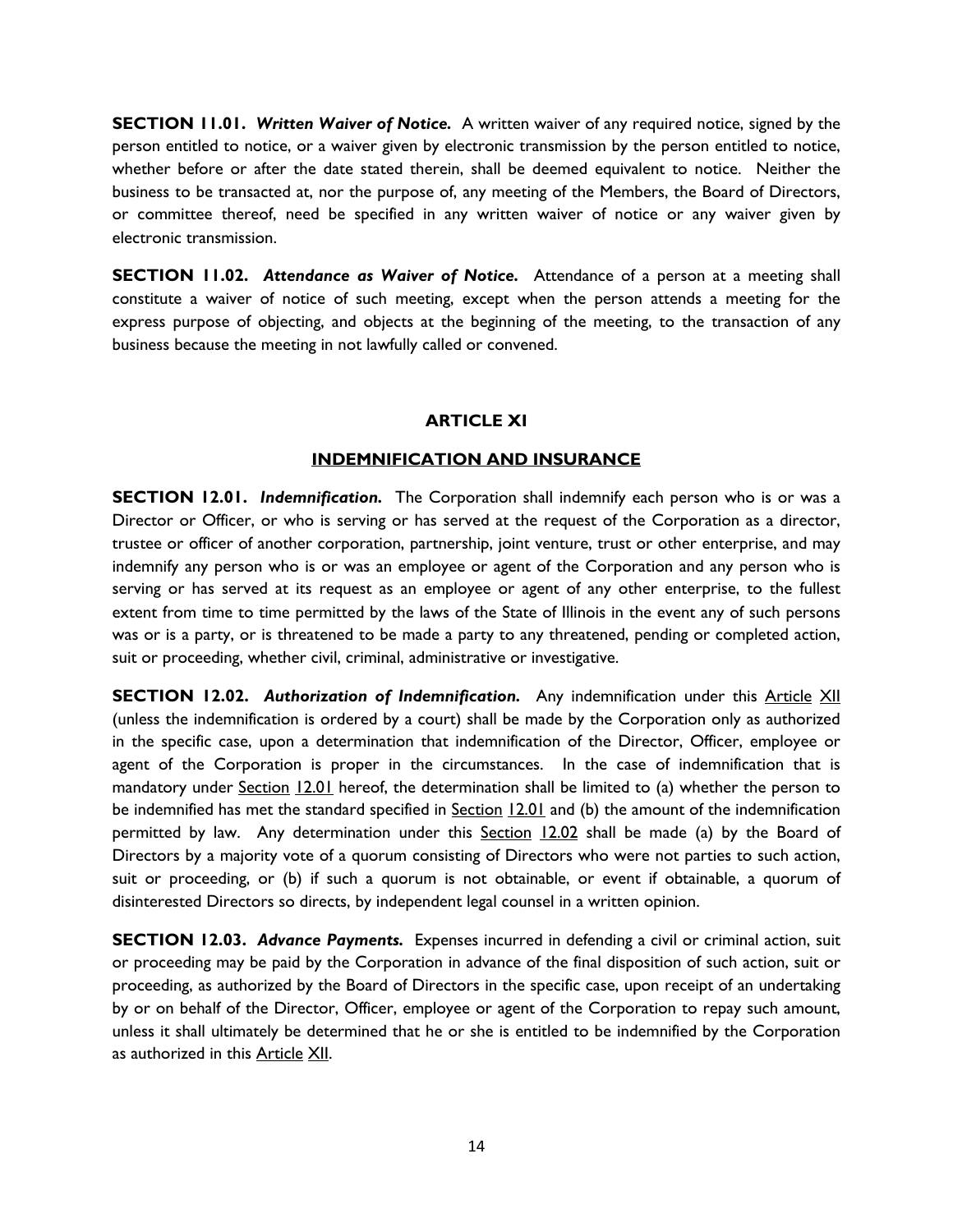**SECTION 12.04. Non-Exclusivity and Continuation.** The indemnification provided by this Article XVII shall not be deemed exclusive of any other rights to which a person seeking indemnification may be entitled under any agreement, vote of disinterested Directors or otherwise, both as to action in the person's official capacity and as to action in another capacity while holding such office, and shall continue as to a person who has ceased to be a Director, Officer, employee or agent of the Corporation, and shall inure to the benefit of the heirs, executors and administrators of such a person.

**SECTION 12.05.** *Insurance*. The Corporation may purchase and maintain insurance (a) to insure itself with respect to the indemnification payments is authorized or obligated to make pursuant to this Article XVII, and (b) on behalf of any person who is or was a Director, Officer, employee or agent of the Corporation or who is or was serving at the request of the Corporation as a director, trustee, officer, employee or agent of another corporation, partnership, joint venture, trust or other enterprise, to insure against any liability asserted against such person and incurred by him or her in any such capacity, or arising out of his or her status as such, whether or not the Corporation would have the power to indemnify the person against such liability under the provisions of Article XII.

## **ARTICLE XIII**

## **CONFLICTS OF INTEREST**

**SECTION 13.01.** *Conflict of Interest.* A Director shall disclose to the Board of Directors any material interest which such Director directly or indirectly has in any person or entity which is a party to a transaction under consideration by the Board of Directors, or which to the Director's knowledge might otherwise cause a conflict with a fiduciary duty owed by the Director to another organization. Such interested Director shall abstain from voting on such transaction or other action; provided, however, that such interested Director's presence may be counted in determining whether a quorum is present.

**SECTION 13.02.** *Material Interest.* A Director shall be considered to have a material interest in an entity if the Director is a director, officer or employee of the entity or if the Director has a material financial interest in the entity.

**SECTION 13.03.** *Comprehensive Policy.* The Board of Directors shall have the power and authority to adopt a more comprehensive policy regarding conflicts of interest, which many supplement, amend or supersede this Article XIII, as so directed by the Board of Trustees.

# **ARTICLE XIV**

## **AMENDMENTS TO BYLAWS**

These Bylaws may be altered, amended or repealed and new Bylaws adopted by a majority of the Directors present at any annual meeting, regular meeting, or special meeting of the Directors; provided, however, that (a) no provision of Article I, II, III, IV, V or XIV of these Bylaws shall be altered, amended,